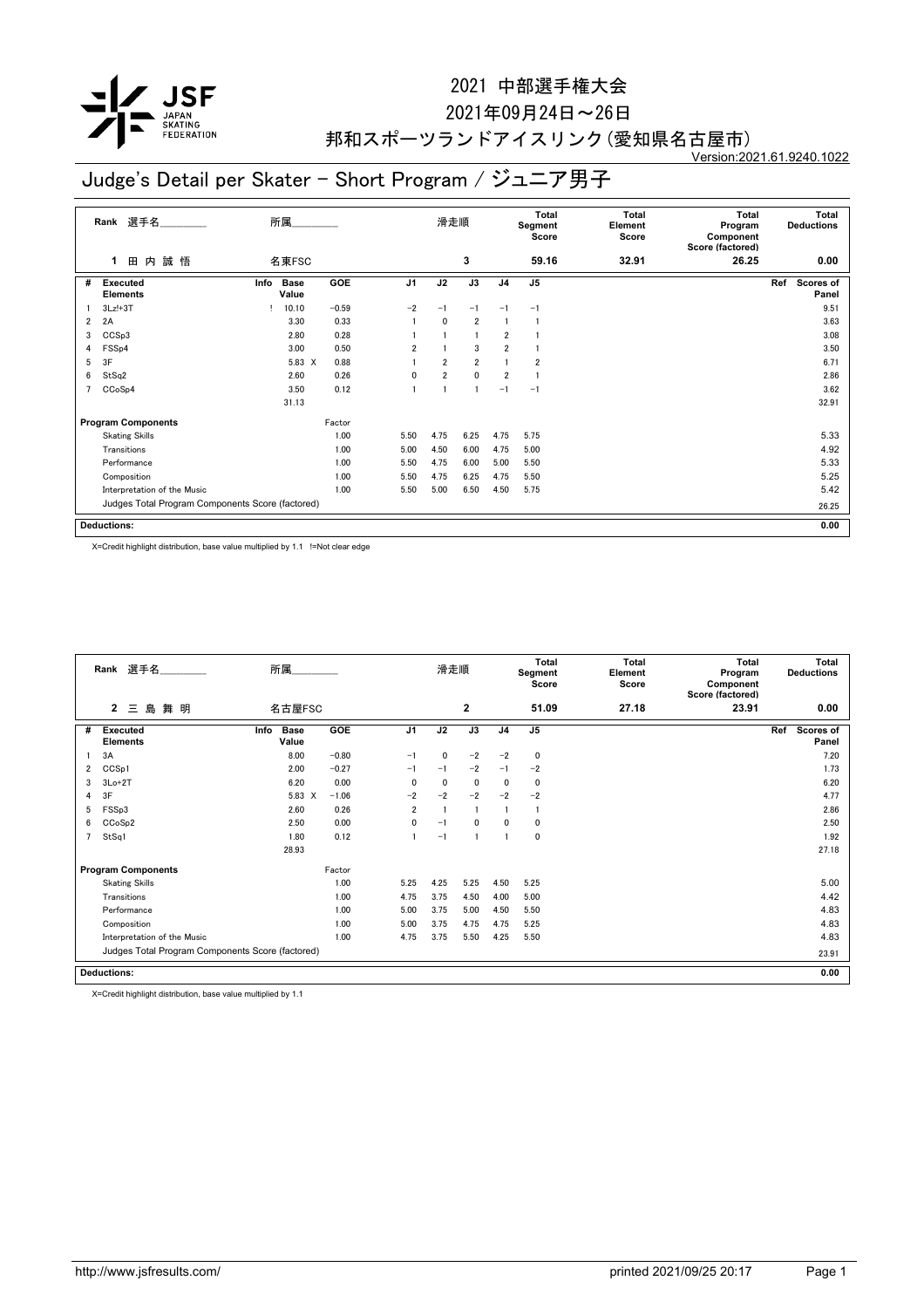

### 2021年09月24日~26日

#### 邦和スポーツランドアイスリンク(愛知県名古屋市) Version:2021.61.9240.1022

# Judge's Detail per Skater - Short Program / ジュニア男子

|   | 選手名<br>Rank                                      | 所属                           |            |                | 滑走順  |             |                | <b>Total</b><br>Segment<br>Score | Total<br>Element<br>Score | <b>Total</b><br>Program<br>Component<br>Score (factored) | Total<br><b>Deductions</b> |
|---|--------------------------------------------------|------------------------------|------------|----------------|------|-------------|----------------|----------------------------------|---------------------------|----------------------------------------------------------|----------------------------|
|   | 野<br>瑠伽<br>3<br>中                                | 名東FSC                        |            |                |      | 1           |                | 46.47                            | 23.73                     | 22.74                                                    | 0.00                       |
| # | Executed<br><b>Elements</b>                      | Info<br><b>Base</b><br>Value | <b>GOE</b> | J <sub>1</sub> | J2   | J3          | J <sub>4</sub> | J5                               |                           |                                                          | Ref<br>Scores of<br>Panel  |
|   | $3T+2T$                                          | 5.50                         | $-0.14$    | 0              | 0    | $\mathbf 0$ | $-1$           | $-1$                             |                           |                                                          | 5.36                       |
| 2 | CCSp4                                            | 3.20                         | 0.32       |                | 1    | $-1$        |                |                                  |                           |                                                          | 3.52                       |
| 3 | StSq2                                            | 2.60                         | 0.35       |                | 2    | $\mathbf 0$ | 2              |                                  |                           |                                                          | 2.95                       |
| 4 | FSS <sub>p4</sub>                                | 3.00                         | 0.10       |                |      | $\mathbf 0$ | 0              | 0                                |                           |                                                          | 3.10                       |
| 5 | 2A                                               | 3.30                         | 0.22       |                | 2    |             | 0              | 0                                |                           |                                                          | 3.52                       |
| 6 | 2F                                               | $1.98$ X                     | 0.00       | 0              | 0    | $\mathbf 0$ | 0              | 0                                |                           |                                                          | 1.98                       |
| 7 | CCoSp3                                           | 3.00                         | 0.30       | $\overline{2}$ | 1    |             |                | 0                                |                           |                                                          | 3.30                       |
|   |                                                  | 22.58                        |            |                |      |             |                |                                  |                           |                                                          | 23.73                      |
|   | <b>Program Components</b>                        |                              | Factor     |                |      |             |                |                                  |                           |                                                          |                            |
|   | <b>Skating Skills</b>                            |                              | 1.00       | 4.50           | 4.75 | 4.50        | 4.50           | 4.25                             |                           |                                                          | 4.50                       |
|   | Transitions                                      |                              | 1.00       | 4.00           | 4.50 | 4.00        | 4.50           | 4.25                             |                           |                                                          | 4.25                       |
|   | Performance                                      |                              | 1.00       | 4.50           | 4.75 | 4.50        | 5.25           | 4.50                             |                           |                                                          | 4.58                       |
|   | Composition                                      |                              | 1.00       | 4.50           | 5.25 | 4.50        | 4.50           | 4.75                             |                           |                                                          | 4.58                       |
|   | Interpretation of the Music                      |                              | 1.00       | 4.75           | 5.00 | 4.75        | 4.75           | 5.00                             |                           |                                                          | 4.83                       |
|   | Judges Total Program Components Score (factored) |                              |            |                |      |             |                |                                  |                           |                                                          | 22.74                      |
|   | <b>Deductions:</b>                               |                              |            |                |      |             |                |                                  |                           |                                                          | 0.00                       |

X=Credit highlight distribution, base value multiplied by 1.1

|                | Rank 選手名                                         | 所属   |                      |            |                | 滑走順  |      |                | Total<br>Segment<br>Score | <b>Total</b><br>Element<br>Score | Total<br>Program<br>Component<br>Score (factored) | Total<br><b>Deductions</b> |                           |
|----------------|--------------------------------------------------|------|----------------------|------------|----------------|------|------|----------------|---------------------------|----------------------------------|---------------------------------------------------|----------------------------|---------------------------|
|                | 誉<br>田<br>知 己<br>4                               |      |                      | 愛知みずほ大瑞穂高校 |                |      | 4    |                | 45.62                     | 21.95                            | 23.67                                             |                            | 0.00                      |
| #              | <b>Executed</b><br><b>Elements</b>               | Info | <b>Base</b><br>Value | GOE        | J <sub>1</sub> | J2   | J3   | J <sub>4</sub> | J <sub>5</sub>            |                                  |                                                   | Ref                        | <b>Scores of</b><br>Panel |
|                | $3Lze+2T$                                        | e    | 6.02                 | $-0.78$    | $-2$           | $-2$ | $-1$ | $-1$           | $-3$                      |                                  |                                                   |                            | 5.24                      |
| $\overline{2}$ | 2A                                               |      | 3.30                 | 0.00       | $\mathbf{0}$   |      | -1   | $-1$           | $-1$                      |                                  |                                                   |                            | 3.30                      |
| 3              | CCSp                                             |      | 0.00                 | 0.00       |                |      |      |                |                           |                                  |                                                   |                            | 0.00                      |
| 4              | 3F                                               |      | 5.83 X               | 0.53       |                |      |      | $\overline{2}$ |                           |                                  |                                                   |                            | 6.36                      |
| 5              | FSS <sub>p3</sub>                                |      | 2.60                 | 0.17       | $\mathbf{0}$   |      |      |                | $\mathbf 0$               |                                  |                                                   |                            | 2.77                      |
| 6              | StSqB                                            |      | 1.50                 | $-0.25$    | $-2$           | $-1$ | $-2$ | $-1$           | $-2$                      |                                  |                                                   |                            | 1.25                      |
|                | CCoSp4                                           |      | 3.50                 | $-0.47$    | $-1$           | $-1$ | $-3$ | $-1$           | $-2$                      |                                  |                                                   |                            | 3.03                      |
|                |                                                  |      | 22.75                |            |                |      |      |                |                           |                                  |                                                   |                            | 21.95                     |
|                | <b>Program Components</b>                        |      |                      | Factor     |                |      |      |                |                           |                                  |                                                   |                            |                           |
|                | <b>Skating Skills</b>                            |      |                      | 1.00       | 4.75           | 4.25 | 5.25 | 5.25           | 4.75                      |                                  |                                                   |                            | 4.92                      |
|                | Transitions                                      |      |                      | 1.00       | 4.25           | 4.00 | 5.00 | 5.50           | 4.25                      |                                  |                                                   |                            | 4.50                      |
|                | Performance                                      |      |                      | 1.00       | 4.50           | 4.00 | 4.75 | 5.50           | 4.50                      |                                  |                                                   |                            | 4.58                      |
|                | Composition                                      |      |                      | 1.00       | 4.75           | 4.25 | 5.00 | 5.75           | 4.50                      |                                  |                                                   |                            | 4.75                      |
|                | Interpretation of the Music                      |      |                      | 1.00       | 4.50           | 4.50 | 5.50 | 5.75           | 4.75                      |                                  |                                                   |                            | 4.92                      |
|                | Judges Total Program Components Score (factored) |      |                      |            |                |      |      |                |                           |                                  |                                                   |                            | 23.67                     |
|                | <b>Deductions:</b>                               |      |                      |            |                |      |      |                |                           |                                  |                                                   |                            | 0.00                      |

X=Credit highlight distribution, base value multiplied by 1.1 e=Wrong edge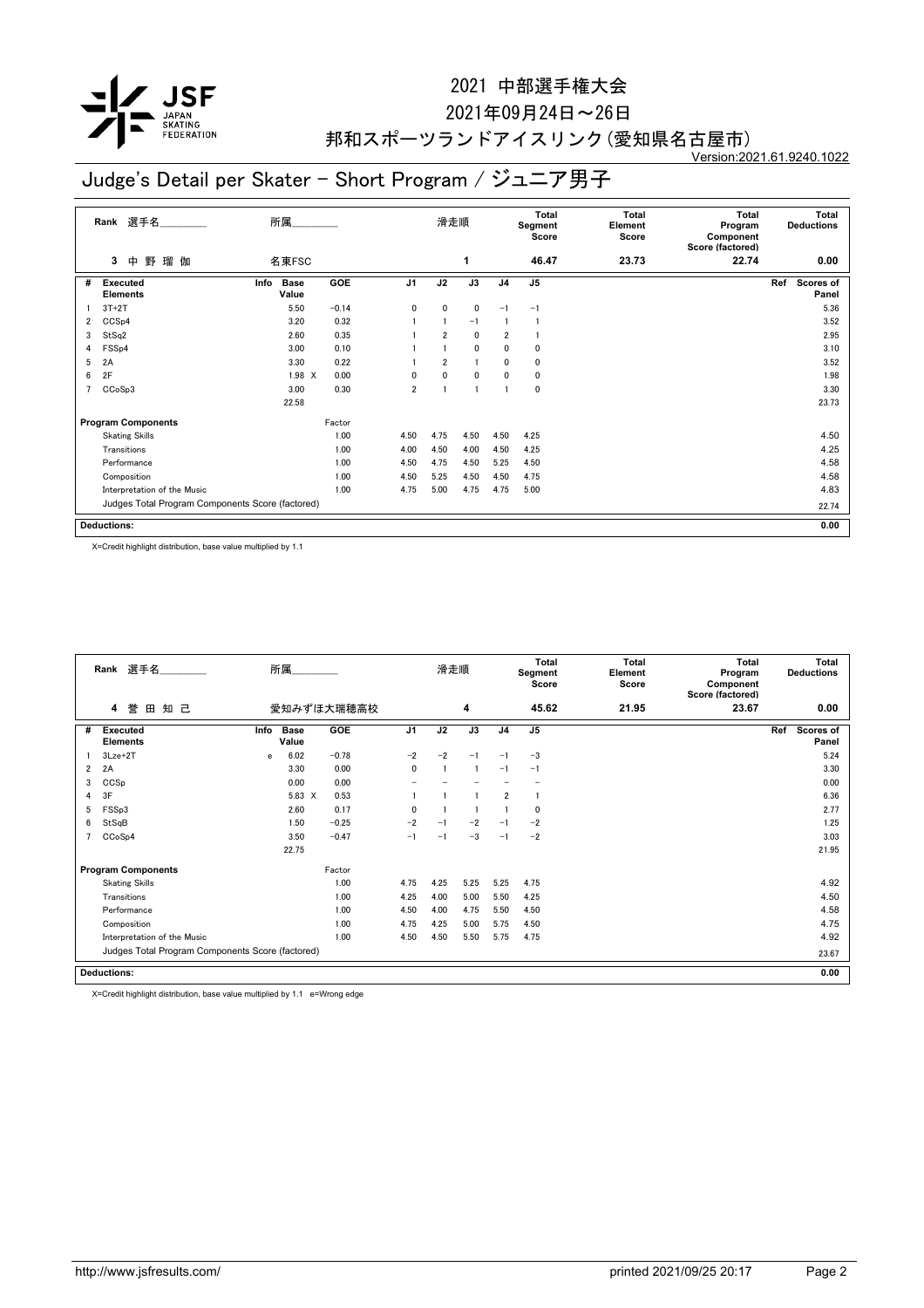

### 2021年09月24日~26日

#### 邦和スポーツランドアイスリンク(愛知県名古屋市) Version:2021.61.9240.1022

# Judge's Detail per Skater - Short Program / ジュニア男子

| 選手名<br>Rank    |                                                  |      | 所属                   |               |                | 滑走順            |                |                | <b>Total</b><br>Segment<br>Score | Total<br>Element<br>Score | <b>Total</b><br>Program<br>Component<br>Score (factored) | Total<br><b>Deductions</b> |                    |
|----------------|--------------------------------------------------|------|----------------------|---------------|----------------|----------------|----------------|----------------|----------------------------------|---------------------------|----------------------------------------------------------|----------------------------|--------------------|
|                | 原庸汰<br>5<br>Ξ                                    |      | ノイエス金沢FSC            |               |                |                | $\overline{7}$ |                | 41.08                            | 18.58                     | 23.50                                                    |                            | 1.00               |
| #              | Executed<br><b>Elements</b>                      | Info | <b>Base</b><br>Value | <b>GOE</b>    | J <sub>1</sub> | J2             | J3             | J <sub>4</sub> | J5                               |                           |                                                          | Ref                        | Scores of<br>Panel |
|                | 3F<<                                             | <<   | 1.80                 | $-0.90$       | $-5$           | $-5$           | $-5$           | $-5$           | $-5$                             |                           |                                                          |                            | 0.90               |
| $\overline{2}$ | FSS <sub>p4</sub>                                |      | 3.00                 | 0.70          | 3              | $\overline{2}$ | $\overline{2}$ | 2              | 3                                |                           |                                                          |                            | 3.70               |
| 3              | CCSp3                                            |      | 2.80                 | 0.28          | $\overline{2}$ | $\overline{2}$ | $-1$           |                | 0                                |                           |                                                          |                            | 3.08               |
| 4              | 3S<<+2T<<                                        | <<   | 1.70                 | $-0.65$       | $-5$           | $-5$           | $-4$           | $-5$           | $-5$                             |                           |                                                          |                            | 1.05               |
| 5              | StSq1                                            |      | 1.80                 | 0.36          | $\overline{2}$ | $\overline{2}$ |                | 3              | $\overline{2}$                   |                           |                                                          |                            | 2.16               |
| 6              | 2A                                               |      | $3.63 \times$        | 0.66          |                | $\overline{2}$ | $\overline{2}$ | $\overline{2}$ | $\overline{2}$                   |                           |                                                          |                            | 4.29               |
| 7              | CCoSp3                                           |      | 3.00                 | 0.40          | $\overline{2}$ | $\overline{2}$ |                |                |                                  |                           |                                                          |                            | 3.40               |
|                |                                                  |      | 17.73                |               |                |                |                |                |                                  |                           |                                                          |                            | 18.58              |
|                | <b>Program Components</b>                        |      |                      | Factor        |                |                |                |                |                                  |                           |                                                          |                            |                    |
|                | <b>Skating Skills</b>                            |      |                      | 1.00          | 4.75           | 3.75           | 4.50           | 5.00           | 4.50                             |                           |                                                          |                            | 4.58               |
|                | Transitions                                      |      |                      | 1.00          | 4.50           | 3.75           | 4.00           | 6.25           | 4.50                             |                           |                                                          |                            | 4.33               |
|                | Performance                                      |      |                      | 1.00          | 4.50           | 4.50           | 4.50           | 6.00           | 5.00                             |                           |                                                          |                            | 4.67               |
|                | Composition                                      |      |                      | 1.00          | 4.75           | 4.50           | 4.75           | 5.75           | 5.50                             |                           |                                                          |                            | 5.00               |
|                | Interpretation of the Music                      |      |                      | 1.00          | 4.50           | 4.75           | 4.25           | 6.25           | 5.50                             |                           |                                                          |                            | 4.92               |
|                | Judges Total Program Components Score (factored) |      |                      |               |                |                |                |                |                                  | 23.50                     |                                                          |                            |                    |
|                | <b>Deductions:</b>                               |      |                      | 転倒: -1.00 (1) |                |                |                |                |                                  |                           |                                                          |                            | $-1.00$            |

<<=Downgraded jump X=Credit highlight distribution, base value multiplied by 1.1

|                | Rank 選手名                                         |      | 所属                   |            |                | 滑走順          |              |                | <b>Total</b><br>Segment<br>Score | <b>Total</b><br>Element<br>Score | <b>Total</b><br>Program<br>Component<br>Score (factored) | <b>Total</b><br><b>Deductions</b> |
|----------------|--------------------------------------------------|------|----------------------|------------|----------------|--------------|--------------|----------------|----------------------------------|----------------------------------|----------------------------------------------------------|-----------------------------------|
|                | 阪<br>昇 吾<br>6<br>彦                               |      | 静岡西FSC               |            |                |              | 6            |                | 36.39                            | 17.31                            | 20.08                                                    | 1.00                              |
| #              | <b>Executed</b><br><b>Elements</b>               | Info | <b>Base</b><br>Value | <b>GOE</b> | J <sub>1</sub> | J2           | J3           | J <sub>4</sub> | J <sub>5</sub>                   |                                  |                                                          | Ref<br>Scores of<br>Panel         |
|                | 3F<<                                             | <<   | 1.80                 | $-0.90$    | $-5$           | $-5$         | $-5$         | $-5$           | $-5$                             |                                  |                                                          | 0.90                              |
| $\overline{2}$ | 2A                                               |      | 3.30                 | 0.11       | $\mathbf{0}$   | $\mathbf{0}$ | $\mathbf{0}$ | $\overline{2}$ |                                  |                                  |                                                          | 3.41                              |
| 3              | FSS <sub>p4</sub>                                |      | 3.00                 | 0.20       |                |              | $-1$         |                | 0                                |                                  |                                                          | 3.20                              |
| 4              | CCS <sub>p2</sub>                                |      | 2.30                 | $-0.08$    | $\Omega$       |              | $-3$         | $-1$           | 0                                |                                  |                                                          | 2.22                              |
| 5              | 3T+COMBO                                         |      | 4.62 X               | $-2.10$    | $-5$           | $-5$         | $-5$         | $-5$           | $-5$                             |                                  |                                                          | 2.52                              |
| 6              | StSq1                                            |      | 1.80                 | $-0.24$    | $-2$           | $\mathbf{0}$ | $-4$         | $\mathbf{0}$   | $-2$                             |                                  |                                                          | 1.56                              |
| 7              | CCoSp4                                           |      | 3.50                 | 0.00       | $\mathbf 0$    |              | $\mathbf 0$  | $\mathbf{0}$   | 0                                |                                  |                                                          | 3.50                              |
|                |                                                  |      | 20.32                |            |                |              |              |                |                                  |                                  |                                                          | 17.31                             |
|                | <b>Program Components</b>                        |      |                      | Factor     |                |              |              |                |                                  |                                  |                                                          |                                   |
|                | <b>Skating Skills</b>                            |      |                      | 1.00       | 4.50           | 4.00         | 3.25         | 4.75           | 4.25                             |                                  |                                                          | 4.25                              |
|                | Transitions                                      |      |                      | 1.00       | 4.00           | 3.50         | 2.50         | 4.75           | 4.00                             |                                  |                                                          | 3.83                              |
|                | Performance                                      |      |                      | 1.00       | 4.00           | 3.50         | 3.00         | 4.50           | 4.25                             |                                  |                                                          | 3.92                              |
|                | Composition                                      |      |                      | 1.00       | 4.25           | 3.75         | 2.50         | 4.50           | 4.25                             |                                  |                                                          | 4.08                              |
|                | Interpretation of the Music                      |      |                      | 1.00       | 4.00           | 3.75         | 2.75         | 4.75           | 4.25                             |                                  |                                                          | 4.00                              |
|                | Judges Total Program Components Score (factored) |      |                      |            |                |              |              |                | 20.08                            |                                  |                                                          |                                   |
|                | <b>Deductions:</b>                               |      | 転倒: -1.00 (1)        |            |                |              |              |                |                                  |                                  |                                                          | $-1.00$                           |

<<=Downgraded jump X=Credit highlight distribution, base value multiplied by 1.1